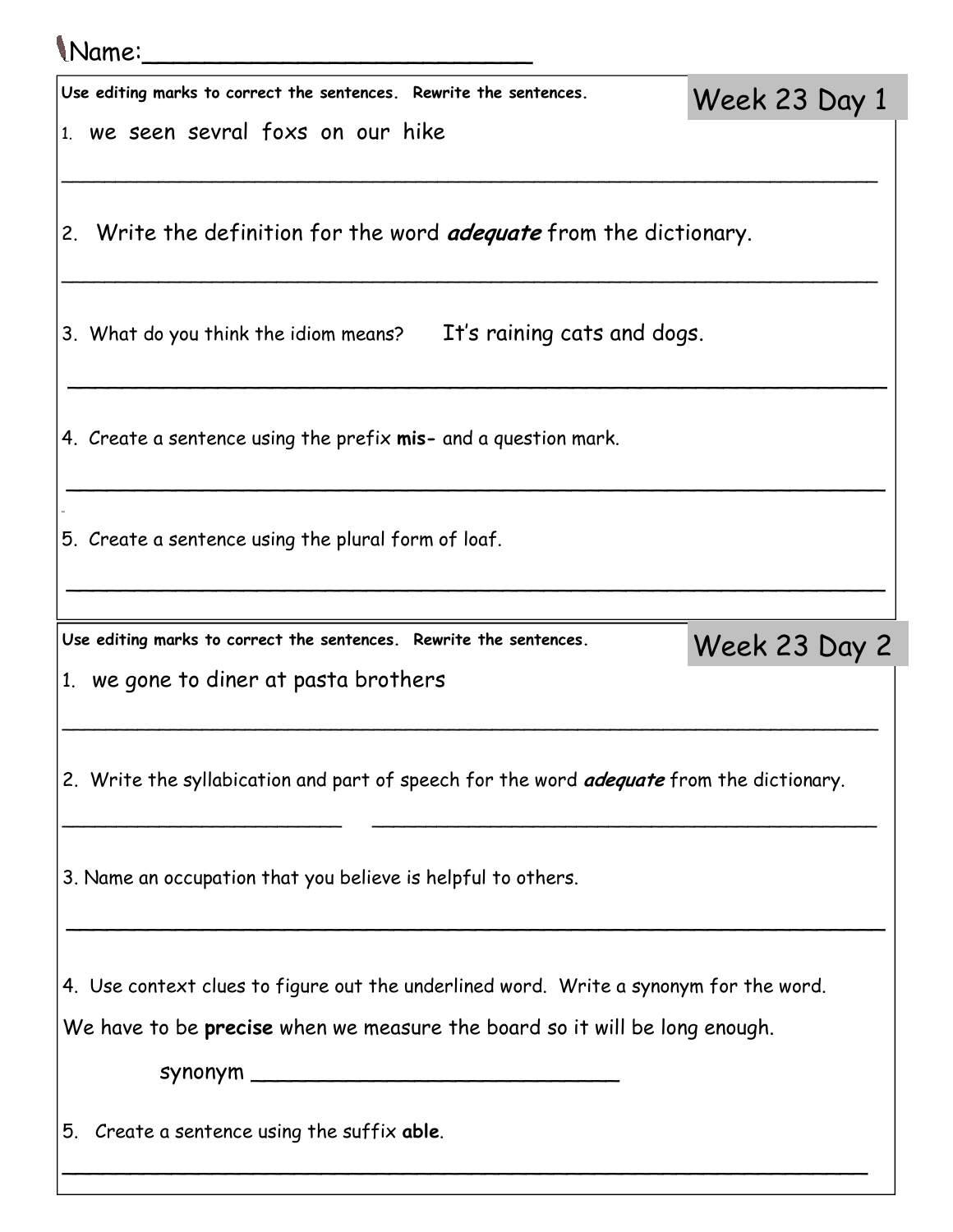## Name:\_\_\_\_\_\_\_\_\_\_\_\_\_\_\_\_\_\_\_\_\_\_\_\_\_ Use editing marks to correct the sentences. Rewrite the sentences. 1. what woud you like to eat asked mom \_\_\_\_\_\_\_\_\_\_\_\_\_\_\_\_\_\_\_\_\_\_\_\_\_\_\_\_\_\_\_\_\_\_\_\_\_\_\_\_\_\_\_\_\_\_\_\_\_\_\_\_\_\_\_\_\_\_\_\_\_\_\_\_\_\_\_\_\_\_\_\_\_\_\_\_ 2. Write the guide words from the dictionary for the word *adequate*. \_\_\_\_\_\_\_\_\_\_\_\_\_\_\_\_\_\_\_\_\_\_\_\_\_\_\_\_\_\_\_\_\_\_\_\_\_\_\_\_\_\_\_\_\_\_\_\_\_\_\_\_\_\_\_\_\_\_\_\_\_\_\_\_\_\_\_\_\_\_\_\_\_\_\_\_ 3. Add a compound predicate using 2 verbs to finish the sentence. The dog \_\_\_\_\_\_\_\_\_\_\_\_\_\_\_\_\_\_\_\_\_\_\_\_\_\_\_\_\_\_\_\_\_\_\_\_\_\_\_\_\_\_\_\_\_\_\_\_\_\_\_\_\_ \_\_\_\_\_\_\_\_\_\_\_\_\_\_\_\_\_\_\_\_\_\_\_\_\_\_\_\_\_\_\_\_\_\_\_\_\_\_\_\_\_\_\_\_\_\_\_\_\_\_\_\_\_\_\_\_\_\_\_\_\_\_\_\_\_\_\_\_\_. 4. Write a closing to a friendly letter using your name. \_\_\_\_\_\_\_\_\_\_\_\_\_\_\_\_\_\_\_\_\_\_\_  $\overline{\phantom{a}}$ Write the singular form of the nouns. wives \_\_\_\_\_\_\_\_\_\_ deer \_\_\_\_\_\_\_\_\_\_ ponies \_\_\_\_\_\_\_\_\_\_ Week 23 Day 3 Use editing marks to correct the sentences. Rewrite the sentences. 1. miss smith and mrs dilliner went hikeing in the woods \_\_\_\_\_\_\_\_\_\_\_\_\_\_\_\_\_\_\_\_\_\_\_\_\_\_\_\_\_\_\_\_\_\_\_\_\_\_\_\_\_\_\_\_\_\_\_\_\_\_\_\_\_\_\_\_\_\_\_\_\_\_\_\_\_\_\_\_\_\_\_\_\_\_\_\_ 2. Write a sentence using the word *adequate*. \_\_\_\_\_\_\_\_\_\_\_\_\_\_\_\_\_\_\_\_\_\_\_\_\_\_\_\_\_\_\_\_\_\_\_\_\_\_\_\_\_\_\_\_\_\_\_\_\_\_\_\_\_\_\_\_\_\_\_\_\_\_\_\_\_\_\_\_\_\_\_\_\_\_\_\_ 3. Create a simile describing cold hands. \_\_\_\_\_\_\_\_\_\_\_\_\_\_\_\_\_\_\_\_\_\_\_\_\_\_\_\_\_\_\_\_\_\_\_\_\_\_\_\_\_\_\_\_\_\_\_\_\_\_\_\_\_\_\_\_\_\_\_\_\_\_\_\_\_\_\_\_\_\_ \_\_\_\_\_\_\_\_\_\_\_\_\_\_\_\_\_\_\_\_\_\_\_\_\_\_\_\_\_\_\_\_\_\_\_\_\_\_\_\_\_\_\_\_\_\_\_\_\_\_\_\_\_\_\_\_\_\_\_\_\_\_\_\_\_\_\_\_\_\_ 4. Use we'reand were in a sentence. \_\_\_\_\_\_\_\_\_\_\_\_\_\_\_\_\_\_\_\_\_\_\_\_\_\_\_\_\_\_\_\_\_\_\_\_\_\_\_\_\_\_\_\_\_\_\_\_\_\_\_\_\_\_\_\_\_\_\_\_\_\_\_\_\_\_\_\_\_\_ 5. Write antonyms for the words below. deceitful worthless invisible Week 23 Day 4